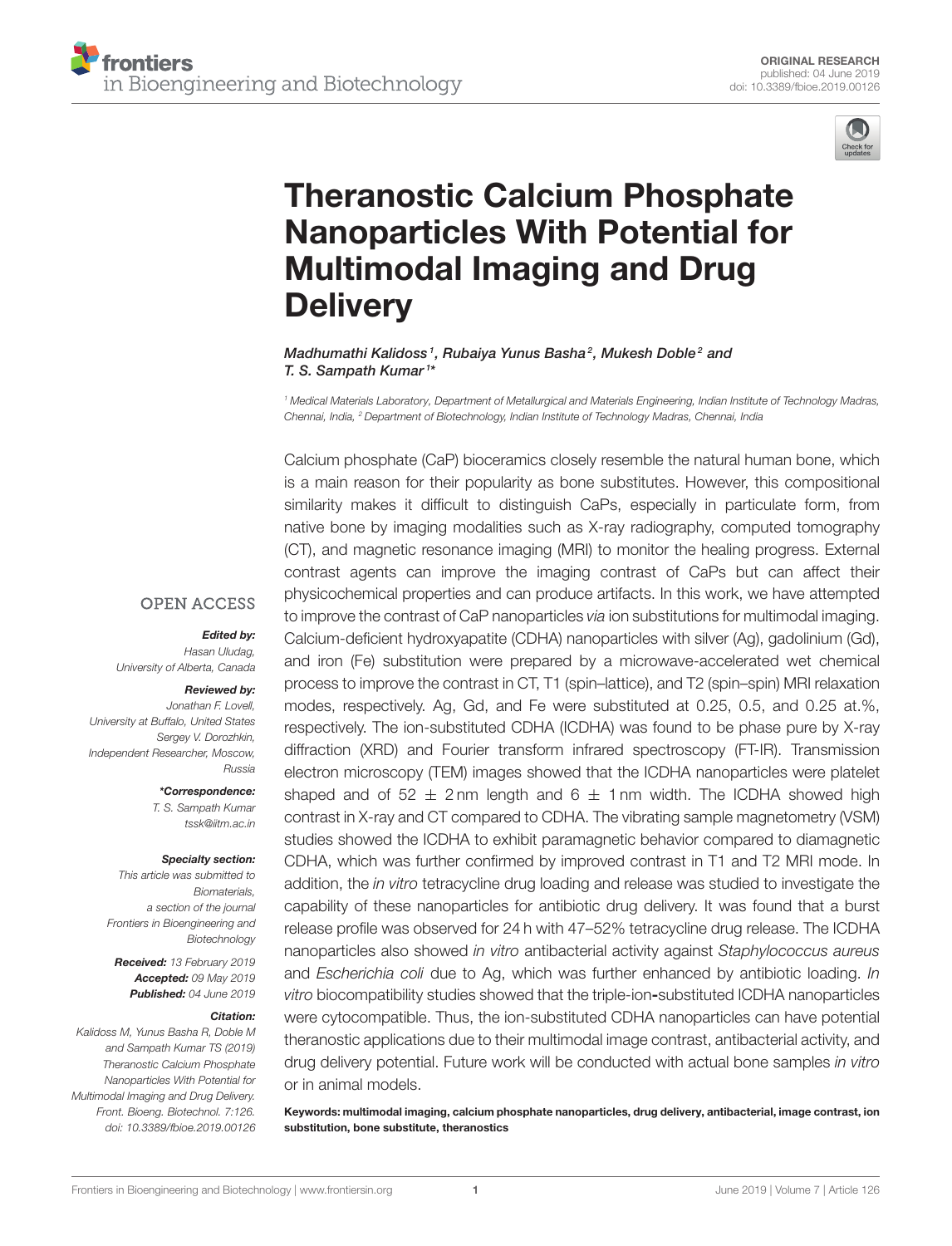## INTRODUCTION

Calcium phosphate (CaP) bioceramics are one of the most commonly studied bone substitutes used for the repair of bony defects and alveolar ridge augmentation, as ear implants and as bone graft extender in spinal fusion surgery (Vallet-Regi and Gonzalez-Calbet, [2004;](#page-9-0) [Habraken et al., 2016\)](#page-9-1). Their popularity in bone therapeutic application is due to their compositional similarity to bone mineral as well as excellent biocompatibility and bioactivity [\(Sampath Kumar and Madhumathi, 2016b\)](#page-9-2). CaP has also been used as delivery carriers for antibiotics, antiinflammatory agents, anticancer drugs, growth factors, proteins, and DNA for bone tissue engineering due to its high drug loading ability [\(Uskokovic and Uskokovic, 2011\)](#page-9-3). Hydroxyapatite (HA), calcium-deficient hydroxyapatite (CDHA), tricalcium phosphate (TCP), and biphasic calcium phosphate (BCP) are some of the popularly used CaPs.

A major drawback of CaPs, especially in nanoparticulate forms, is the difficulty in differentiating them from native bone tissue by imaging modalities such as X-ray radiography and computed tomography (CT) [\(Ramanathan and Ackerman, 1999;](#page-9-4) [Ventura et al., 2014\)](#page-9-5). It is essential to follow the stability of the implanted biomaterial, its infiltration by bone cells, the new bone formation and bone remodeling to optimize the performance of such bone substitutes. Imaging offers a non-destructive way of quantitative and longitudinal analysis of the above parameters. CaPs have nearly the same X-ray absorption as natural bone due to their compositional similarity to bone mineral. Other imaging modes such as magnetic resonance imaging (MRI) have not been utilized to image hard tissue like bone and synthetic CaPs, as it is exceedingly difficult to obtain MR signals due to the short spin–spin relaxation times of the nuclei [\(Wu et al.,](#page-9-6) [1999\)](#page-9-6). It has been observed that even at a high resolution, there is lack of contrast between surrounding bone and synthetic CaP bone substitute [\(Beaman et al., 2006\)](#page-9-7). In order to enhance the imaging contrast of CaP bioceramics, addition of contrast agents

<span id="page-1-0"></span>

has been proposed. They include barium sulfate, tantalum oxide, strontium carbonate, gold, etc., for X-ray/CT imaging (Wang et al., [2007;](#page-9-8) [Hoekstra et al., 2014;](#page-9-9) [Mastrogiacomo et al., 2017\)](#page-9-10) and gadolinium, iron, perfluorocarbon-based contrast agents, etc., for MR imaging [\(Wichlas et al., 2012;](#page-9-11) [Mastrogiacomo et al., 2017;](#page-9-10) [Nakamura et al., 2018\)](#page-9-12). There are certain drawbacks associated with addition of such external contrast agents. For example, it has been shown that addition of CT and MRI contrast agents affects the setting time and mechanical properties of CaP and other bone cements [\(Tanomaru-Filho et al., 2012;](#page-9-13) [Sun et al.,](#page-9-14) [2013\)](#page-9-14). Similarly, addition of external magnetic contrast agents like super paramagnetic iron oxide nanoparticles (SPIONS) can cause artifacts like blooming effects [\(Ventura et al., 2014\)](#page-9-5).

Efforts toward improving the imaging of CaPs are currently focused on refining the current diagnostic techniques for better imaging and improving the inherent contrast of CaP bioceramics. Recent advancements in MRI are an example of the former approach. The development of ultra-short echo time and zero echo time techniques has made high-resolution bone imaging possible [\(Ventura et al., 2013;](#page-9-15) [Dou et al., 2018\)](#page-9-16). HA and other CaPs are highly amenable to functional modifications via ionic substitutions. Hence, toward the latter approach, contrastenhanced CaPs have been developed by ionic substitutions [\(Qi et al., 2018\)](#page-9-17). Since MRI and CT are two of the most common methods of imaging that, when combined together, can image both soft and hard tissues, it is very prudent to develop multimodal CT/MR contrast-enhanced CaP bioceramics.

Multimodal imaging refers to combining several imaging techniques by developing multifunctional contrast agents. Due to their multiple binding sites and functional groups, CaPs, in nanoparticulate form especially, have been widely tried as multimodal contrast agents for simultaneous diagnosis and therapeutic applications (nanotheranosis) [\(Qi et al.,](#page-9-17) [2018\)](#page-9-17). CaP nanoparticles have been used as contrast agents by conjugating with or encapsulating organic fluorophores, encapsulating gold nanoclusters, doping with elements [e.g., europium (Eu<sup>3+</sup>), manganese (Mn<sup>2+</sup>), gadolinium (Gd<sup>3+</sup>), iron (Fe<sup>3+</sup>), neodymium (Nd<sup>3+</sup>), terbium (Tb<sup>3+</sup>), dysprosium  $(Dy<sup>3+</sup>)$ , etc.], conjugating with quantum dots, radiolabeling with samarium  $(153\text{Sm})$ , indium  $(111\text{In})$ , lutherium  $(177\text{Lu})$ , technetium (99mTc), etc., for imaging modalities including fluorescence, CT, MR, and nuclear imaging [\(Qi et al., 2018\)](#page-9-17). HA nanoparticles exhibiting paramagnetism, near-infrared (NIR)

<span id="page-1-1"></span>

| <b>TABLE 1</b>   List of cell parameters, cell volume, and crystallite size obtained from |  |  |
|-------------------------------------------------------------------------------------------|--|--|
| XRD and TEM results.                                                                      |  |  |

| Samples Ion  | substitution<br>(at. %)          | Cell parameters (A) |       | Cell<br>volume<br>$(\AA)^3$ | Crystallite size (nm) |                                          |
|--------------|----------------------------------|---------------------|-------|-----------------------------|-----------------------|------------------------------------------|
|              |                                  | a                   | c     |                             | <b>XRD</b>            | TEM (L*W)                                |
| <b>CDHA</b>  |                                  | 9.371               | 6.862 | 505                         |                       | 31 $(40 \pm 3)*(5 \pm 3)$                |
| <b>ICDHA</b> | $0.25$ Aq<br>$0.5$ Gd<br>0.25 Fe | 9.470               | 6.860 | 533                         |                       | 49 $(52 \pm 2)$ <sup>*</sup> $(6 \pm 1)$ |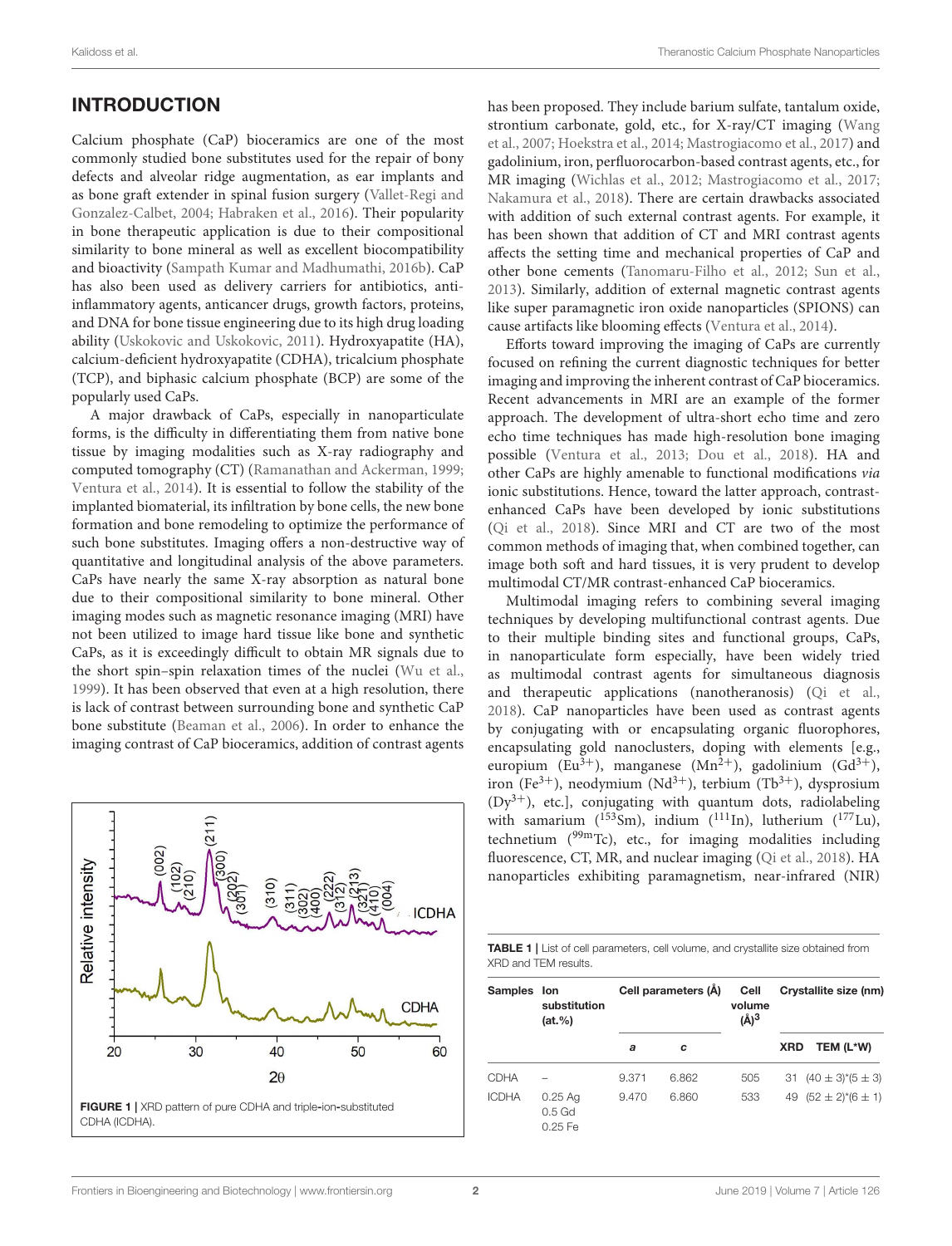Kalidoss et al. Theranostic Calcium Phosphate Nanoparticles

fluorescence, and X-ray absorption by  $Eu^{3+}$  and  $Gd^{3+}$  doping have been developed by [Ashokan et al. \(2010\)](#page-8-0). They had also developed CaP nanoparticles doped with both indocyanine green (ICG) and gadolinium  $(Gd<sup>3+</sup>)$ , and labeled with <sup>99m</sup>Tc-MDP for combined optical, magnetic, and nuclear imaging [\(Ashokan et al., 2013\)](#page-8-1). The synthesis of  $Gd^{3+}$ -doped HA labeled with <sup>153</sup>Sm for serving as a dual-modal probe for SPECT and MRI is another example for multimodal imaging using CaPs [\(Liu et al., 2014\)](#page-9-18). Modified CaPs with therapeutic agents can be used to achieve disease diagnosis by enhancing the imaging contrasts combined with chemotherapy/gene therapy/hyperthermia therapy (HTT)/photodynamic therapy (PDT)/radiation therapy (RT), etc. [\(Qi et al., 2018\)](#page-9-17). For example,  $Eu^{3+}/Gd^{3+}$  dual-doped HA have been used for simultaneous photoluminescent and magnetic imaging along with drug delivery application [\(Chen et al., 2011\)](#page-9-19). Folic-acidfunctionalized,  $Gd^{3+}$ -doped HA that functions as a theranostic system with MR imaging and production of HA-159Gd-32P radioisotope by neutron activation for active targeting of osteosarcomas has been developed [\(Cipreste et al., 2016\)](#page-9-20). Similarly, HA doped with both  $Fe^{2+}$  and  $Fe^{3+}$  ions has been developed for theranostic applications [\(Tampieri et al., 2012\)](#page-9-21). The Fe-doped HA exhibited intrinsic magnetization and can be used for multiple applications including hyperthermia treatment as well to develop new magnetic ceramics for enhanced bone regeneration. [Tseng et al. \(2014\)](#page-9-22) have reported that <sup>111</sup>In-labeled lipid CaP nanoparticles preferentially accumulated in the lymph nodes via lymphatic drainage, which were used for SPECT/CT imaging-guided lymphatic gene delivery.

In the current work, a multimodal CaP drug delivery system with intrinsic antibacterial activity and enhanced contrast for CT/MR imaging modalities has been attempted by ion substitution. The CDHA of Ca/P ratio 1.61 was chosen for triple ion substitutions based on our previous results where it was found to be superior to HA as a drug-releasing resorbable bone substitute for the prevention and treatment of bone infections [\(Madhumathi and Sampath Kumar, 2014\)](#page-9-23). Our preliminary work has shown that silver and gadolinium substitution into the HA crystal structure has resulted in significant CT and T1 MR

<span id="page-2-0"></span>

contrast [\(Madhumathi et al., 2014\)](#page-9-24). Iron  $(Fe^{3+})$  with its large magnetic moments is used as a contrast agent in T2 relaxation mode of MRI [\(Chandra et al., 2012\)](#page-9-25). Hence, the substitution of Fe along with Ag and Gd in CDHA for the additional T2 MR contrast will be studied. The contrast enhancement provided by the triple-ion-substituted CDHA nanoparticles will be characterized through X-ray, CT imaging, and MR imaging modes. In addition, the in vitro tetracycline loading and release profile, antibacterial activity, and biocompatibility of the substituted CDHA nanoparticles will also be evaluated.

### MATERIALS AND METHODS

#### **Materials**

Analytical grade calcium nitrate  $Ca(NO<sub>3</sub>)<sub>2</sub>·4H<sub>2</sub>O$ , diammonium hydrogen phosphate (NH<sub>4</sub>)<sub>2</sub>HPO<sub>4</sub>, silver nitrate Ag(NO<sub>3</sub>), gadolinium oxide  $Gd_2O_3$ , ferric nitrate nonahydrate  $Fe(NO<sub>3</sub>)<sub>3</sub>·9H<sub>2</sub>O$ , and ammonia (30% GR) were purchased from MERCK, India. The drug tetracycline was purchased from Sigma Aldrich, India.

#### Synthesis of Pure CDHA Nanocarriers

Pure CDHA of Ca/P ratio 1.61 was prepared as reported earlier through a microwave-accelerated wet chemical reaction using  $Ca(NO<sub>3</sub>)<sub>2</sub>·4H<sub>2</sub>O$  and  $(NH<sub>4</sub>)<sub>2</sub>HPO<sub>4</sub>$  as precursors (Siddharthan et al., [2004\)](#page-9-26). The reaction was carried out at pH 10 using ammonia with stirring. The precipitate formed was subjected to microwave irradiation in a microwave oven (BPL India, 2.45 GHz, 800 W power) for 20 min, after which it was washed with distilled water and dried. The dried samples were then powdered using an agate mortar and pestle.

## Synthesis of Triple-Ion-Substituted ICDHA **Nanocarriers**

The triple-ion-substituted CDHA was prepared by adding Ag, Gd, and Fe precursors along with  $Ca(NO<sub>3</sub>)<sub>2</sub>4H<sub>2</sub>O$  and  $(NH_4)_2HPO_4$  using the same microwave-accelerated wet chemical method mentioned in the section Synthesis of Pure CDHA Nanocarriers. The amount of precursors was calculated by fixing  $Ag^+$  concentration at 0.25 at.%, Fe<sup>3+</sup> at 0.25 at.%, and  $Gd^{3+}$  at 0.5 at.%, restricting the total substitution to 1 at.%. The (Ca+Ag+Gd+Fe)/P ratios were maintained at 1.61. The sample was labeled as ICDHA.

#### Material Characterization

The phase and crystallinity of the nanocarriers were characterized by X-ray diffraction method (XRD, Bruker D8 DISCOVER, USA) using Cu K $\alpha$  radiation ( $\lambda = 1.54$  Å). The diffraction patterns were recorded at a scanning rate of 1 step/s with a step size of 0.1°/step. The functional groups present in the CDHA and ICDHA nanocarriers were analyzed by Fourier transform infrared spectroscopy (FT-IR, Perkin-Elmer Spectrum Two, Germany) in the attenuated total internal reflectance (ATR) mode. The FT-IR spectra were collected from the range 4,000**–**510 cm−<sup>1</sup> . The elemental composition of ICDHA was studied by scanning electron microscopy (SEM, FEI Quanta 200, Netherlands) using energy dispersive X-ray (EDS) analysis. The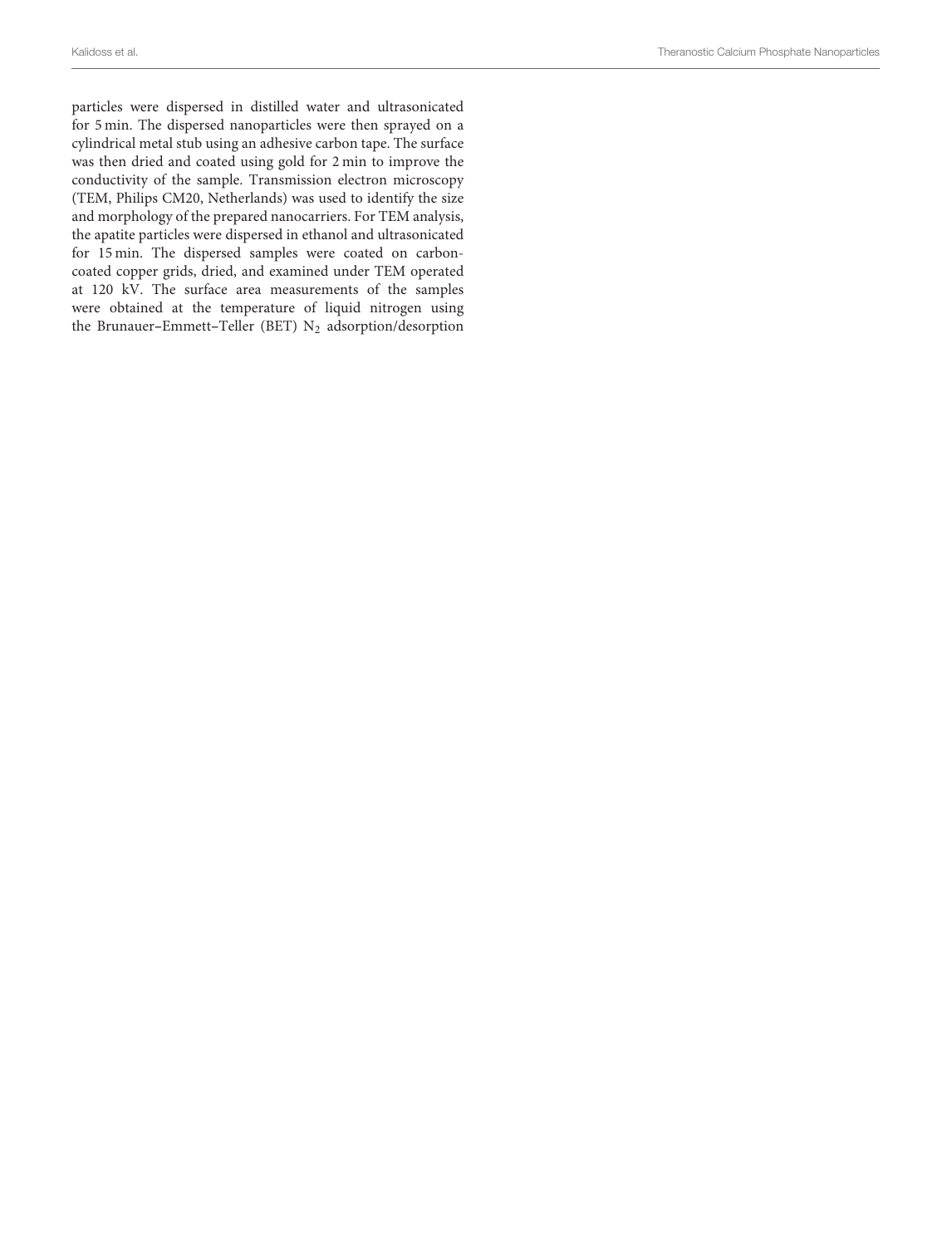for estimation of drug concentration using UV**–**Vis spectroscopy (Lambda 35, Perkin-Elmer, USA). The samples were centrifuged, filtered, and dried at room temperature for 24 h.

The amount of drug loaded onto the carriers was determined by the following equation:

$$
Drug loading \% = (Ic - Fc) \div Ic \times 100
$$
 (1)

Where Ic and Fc are the initial and final concentration of drug in PBS.

The release study was performed by dispersing 10 mg of drug-loaded carriers in 10 ml of PBS of pH 7.4. The samples were placed in a constant temperature water bath at 37◦C. The concentration of drug released was estimated by removing 2 ml of supernatant and replaced by fresh PBS at various time intervals. The drug release profile was determined by measuring the absorbance values at different time intervals (Fc) from the initial loaded concentration (Ic). All the experiments were performed in triplicate.

#### In vitro Antibacterial Studies

The drug-loaded CDHA and ICDHA samples (10 mg) were added to 9 ml of nutrient broth. Pure and ion-substituted samples without drug were taken as controls. The suspensions were then inoculated with 1 ml of Staphylococcus aureus and Escherichia coli bacterial cultures and incubated at 37◦C for 24 h with shaking. The antibacterial efficacy of the samples was determined from the optical density (OD) of the cultures at 600 nm using the following equation:

$$
Bacterial reduction % = \{1 - (sample OD \div control OD) \times 100\}
$$
 (2)

#### In vitro Biocompatibility Studies

The biocompatibility of the drug-loaded triple-ion-substituted nanoparticulate system was tested against Swiss 3T3 fibroblast cells (NCCS, Pune) by the colorimetric MTT [3-(4, 5- 181dimethylthiazole-2-yl)-2,5-diphenyl tetrazolium bromide] assay for 48 h. The Swiss 3T3 fibroblast cells were grown to confluence with Dulbecco's modified Eagle's medium (DMEM) supplemented with 10% fetal bovine serum (FBS) and  $1\%$  100 $\times$ antibiotic–antimycotic liquid and incubated at 37◦C with 5% carbon dioxide in a CO**<sup>2</sup>** incubator (Astec, Japan). The cells were then trypsinized and counted with a hemocytometer (Marienfeld, Germany). They were then diluted at 5,000 cells per well, seeded in 96-well plates, and cultured for 24 h. Ten milligrams of the samples was suspended in 1 ml of DMEM and incubated at 37°C for 24 h. The media in the 96-well plates was then replaced with 100 µl of the supernatant from the CDHA samples and again incubated for 24 h. Twenty microliters of 5 mg/ml MTT was added to each well and incubated for 4 h. The purple formazan precipitate formed selectively by live cells was solubilized in dimethyl sulfoxide (DMSO), and the absorbance was measured at 570 nm using a multimode plate reader (EnSpire, Perkin-Elmer, Singapore). The percentage of viable cells was calculated as the percentage relative to the control (standard polystyrene tissue culture plates) using the following equation:

Cell viability % = (Sample OD  $\div$  Control OD)  $\times$  100 (3)

#### Statistical Analysis

The values are expressed as mean  $\pm$  SD. Statistical analysis was performed using one- and two-way ANOVA wherever applicable with a  $p$ -value  $< 0.05$  considered statistically significant.

#### RESULTS

#### Material Characterization

The XRD pattern of pure CDHA and ICDHA is shown in **[Figure 1](#page-1-0)**. The ion-substituted samples exhibit peaks similar to pure HA (JCPDS 09-432) and also revealed no secondary phases other than that of HA, suggesting ionic substitution in CDHA lattice. The cell parameters and cell volume calculated using "Unitcell" software and the crystallite size calculated using Scherrer's formula from XRD spectra are listed in **[Table 1](#page-1-1)**. The ICDHA sample also showed larger cell parameters and a crystallite size of 49 nm when compared to pure CDHA with a crystallite size of 31 nm.

The FT-IR spectra of pure and triple-ion-substituted CDHA are shown in **[Figure 2](#page-2-0)**. All the vibration bands of ion-substituted CDHA correspond to that of the characteristic bands of pure CDHA. The peaks observed include lattice OH (3,573 cm<sup>-c</sup>); vibrational OH (634 cm−<sup>v</sup> ); phosphate bands at 470, 565, 603, 962, 1,035, and 1,090 cm<sup>-c</sup>; carbonate (1,457 and 1,423 cm<sup>-c</sup>); and lattice water (3,422 cm<sup>-c</sup>). Additional HPO<sup>2</sup><sup>-</sup> peak at 874 cm−<sup>p</sup> was also observed from ion-substituted CDHA samples.

**[Figure 3](#page-3-0)** shows the SEM image and corresponding EDS spectra of ICDHA. It can be seen that ICDHAs appear as micron-sized aggregates in **[Figure 3A](#page-3-0)**. The EDS spectra show the presence of Ag, Gd, and Fe in the samples in addition to Ca and P. The typical TEM images of triple-ion-substituted

<span id="page-4-0"></span>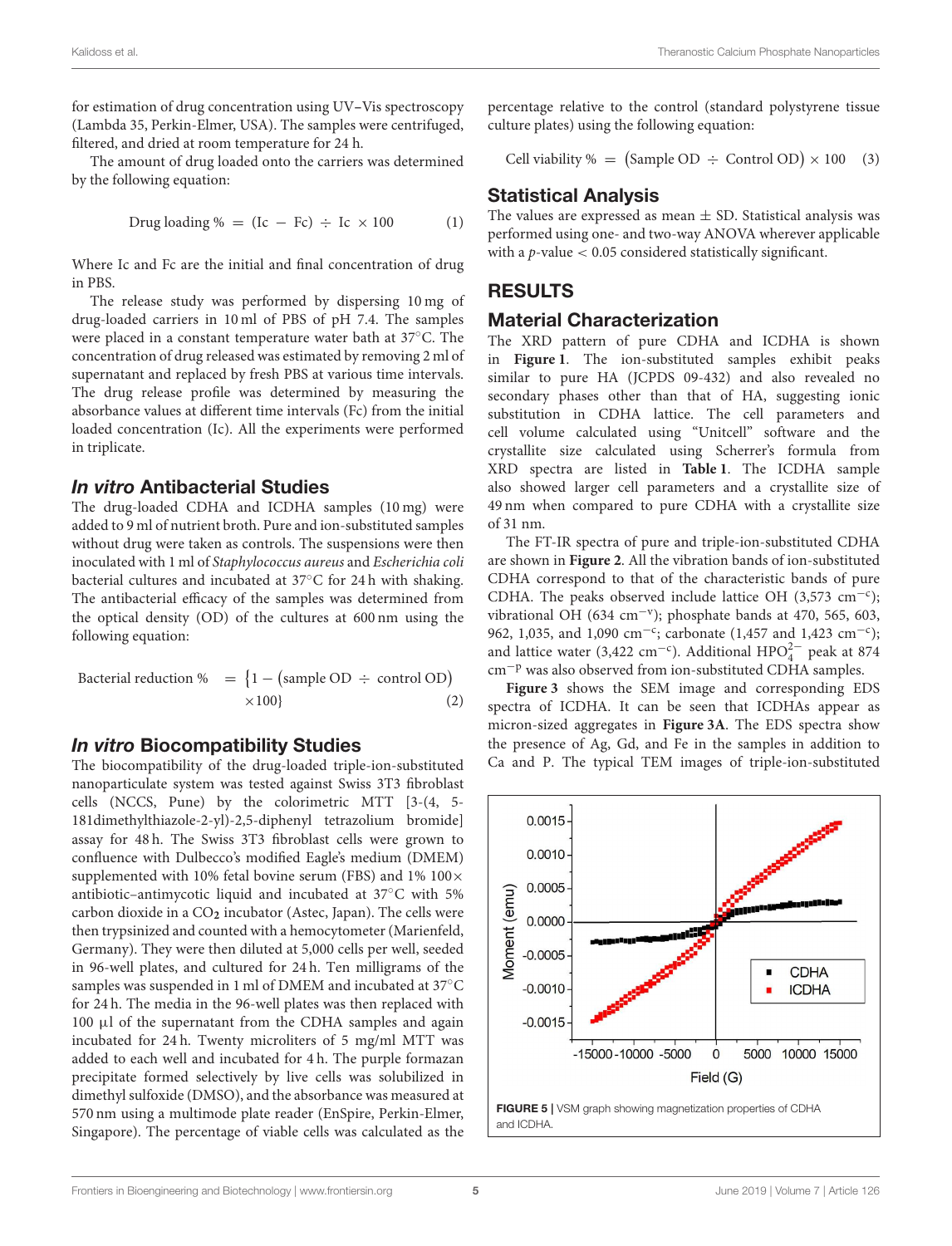

<span id="page-5-0"></span>

<span id="page-5-1"></span>samples can be seen in **[Figure 4](#page-3-1)**. The TEM image of ICDHA samples showed large nanoparticles with acicular morphology. The particle sizes calculated from TEM micrographs using ImageJ image analysis software are listed in **[Table 1](#page-1-1)**. The surface areas of CDHA and ICDHA samples from BET studies were 58 and 45 m<sup>2</sup>/g, respectively. [Figure 5](#page-4-0) shows the results of VSM studies presenting the magnetization properties before and after ion substitutions in CDHA nanocarriers. It can very well be seen that the diamagnetic CDHA nanoparticles showed paramagnetic behavior on ion substitution.

#### X-ray, CT, and MR Imaging Studies

The X-ray radiographical image of the pellets of ICDHA in comparison to CDHA is shown in **[Figure 6A](#page-5-0)**. It can be seen that the ICDHA pellet exhibited visibly higher contrast than pure CDHA. To further quantify the contrast (grayscale value), the pellets of the samples were compared along with aluminum (Al) standards of varying thickness (1–5 mm) as can be seen in **[Figure 6A](#page-5-0)**. ImageJ software was used to quantify the grayscale value. **[Figure 6B](#page-5-0)** shows the grayscale value graph corresponding to the X-ray image. The graph was obtained by plotting the contrast of the pellets  $(x\text{-axis})$  with respect to the contrast of Al standards (y-axis). The graph shows that the contrast of ICDHA is comparable to that of 2.24 mm Al thickness while that of CDHA can be compared to 1.8-mm Al thickness. The substitution of elements with high density like  $Ag^+$  (10.49 g/cm<sup>3</sup>),  $Gd^{3+}$  (7.90 g/cm<sup>3</sup>), and  $Fe<sup>3+</sup>$  (7.86 g/cm<sup>3</sup>) greatly increased the radiopacity of ICDHA compared to CDHA. The CT scan radiograph with ICDHA and CDHA samples is shown in **[Figure 7](#page-5-1)**. The contrast values in CT are quantified in Hounsfield Units (HU). While both CDHA and ICDHA showed greater contrast than distilled water (control), ICDHA (2007 HU) exhibited much superior contrast than CDHA (51 HU).

The MR contrast images of ICDHA in T1 and T2 mode are shown in **[Figure 8](#page-6-0)**. As observed in **[Figure 8A](#page-6-0)**, the T1 MR contrast increased for the ICDHA samples with increasing concentrations. The color bar adjacent to the MR image shows the color change from bottom to top according to increase in contrast. Significant T1 contrast was observed at a concentration of 50µg/ml and increased up to the concentration of 200µg/ml. **[Figure 8B](#page-6-0)** shows the concentration vs. longitudinal relaxivity (r1) plot for ICDHA samples. The r1 was calculated according to the equation:

$$
(1 \div T_1)_{obs} = (1 \div T_1)_{dia} + r1M \tag{4}
$$

where  $(1/T_1)_{obs}$  is the observed relaxation rate in the presence of ICDHA,  $(1/T_1)_{\text{dia}}$  is the diamagnetic relaxation rate in the absence of nanoparticles, and M is the molar concentration [\(Ashokan et al., 2010\)](#page-8-0). The T1 relaxivity increased with an increase in the ICDHA nanocarrier concentration. The maximum r1 observed for ICDHA nanocarriers was 0.61 mM<sup>-1</sup> s<sup>-1</sup> for 200 µg/ml.

**[Figure 9](#page-6-1)** shows the T2 MR contrast for different concentrations of the ICDHA samples  $(10-200 \,\mu\text{g/ml})$ . The T2 images were obtained by pulse sequence spin-echo technique with TR/TE =  $4,000/60$  ms and FOV as  $8 \times 8$  cm<sup>2</sup>. Mild T2 contrast was observed at  $10 \mu$ g/ml concentration and increased for up  $75 \mu g/ml$  concentration with no further increase. The contrast obtained in T2 mode was much lower than that of the T1 mode, and so the T2 relaxivity graph was not plotted.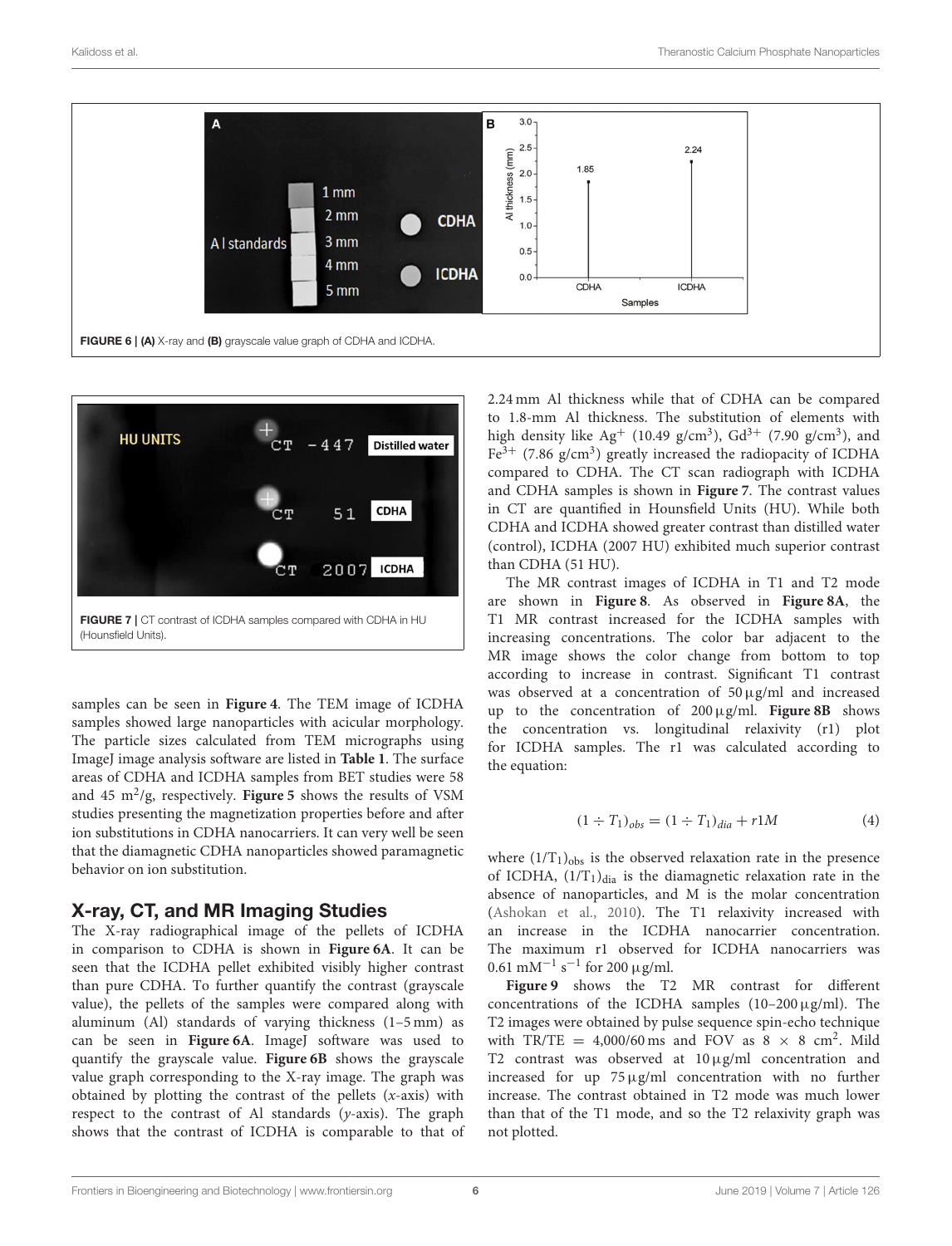

<span id="page-6-0"></span>FIGURE 8 | (A) T1-weighted MR image of ICDHA substituted samples dispersed at different concentrations in distilled water and (B) longitudinal relaxivity vs. concentration graph of ICDHA.



# <span id="page-6-1"></span>Drug Loading and Release Studies

The drug loading and release studies were carried out using the tetracycline antibiotic. **[Figure 10](#page-7-0)** shows the drug loading percentage of ion-substituted apatites compared with pure samples. ICDHA showed a lower antibiotic loading (∼40–55%) compared to CDHA (65–70%). This may be attributed to the lower surface area of ICDHA as well as due to the replacement of  $Ca^{2+}$  ions with other ions that might affect the drug binding.

The drug release profile of tetracycline from CDHA and ICDHA, however, looks similar (**[Figure 11](#page-7-1)**). The ion substitutions caused a minor change in the drug release profiles. The ICDHA samples showed a burst release of tetracycline with maximum release at 24 h, and the maximum release was lower than CDHA, which can be related to the changes in particle size as well as the non-stoichiometric nature of ion-substituted apatites.

# In vitro Antibacterial Studies

The results of the antibacterial studies of ion-substituted apatites against S. aureus and E. coli are shown in **[Figure 12](#page-7-2)**. Although pure CDHA was not antibacterial, the ICDHA showed antibacterial activity between 20 and 25%, which can be attributed to the presence of  $Ag^+$ . The antibacterial activity further increased with tetracycline loading as expected. All tetracycline-loaded samples showed >90% activity against both bacterial strains. The ion-substituted tetracycline-loaded ICDHA showed the highest antimicrobial activity against S. aureus, which is known to cause osteomyelitis and prosthetic joint infection when introduced through trauma, surgery, direct colonization from a proximal infection, or systemic circulation (Sampath Kumar and Madhumathi, [2016a\)](#page-9-27).

# In vitro Biocompatibility Studies

The MTT assay results of pure and drug-loaded ICDHA apatites on Swiss 3T3 fibroblast cells are shown in **[Figure 13](#page-7-3)**. It can be seen that all samples including the antibiotic-loaded CDHA and ICDHA samples showed 80–100% cell viability on Day 1 and 75–85% cell viability on Day 2. The high cell viability in ion-substituted samples may be due to the low total ionic substitution of ∼1%.

# **DISCUSSION**

Regeneration and healing of bone tissue post trauma, surgery, or infection often require the implantation of a natural bone graft or synthetic bone substitute. While the ability to aid and promote new bone formation is the main emphasis in developing such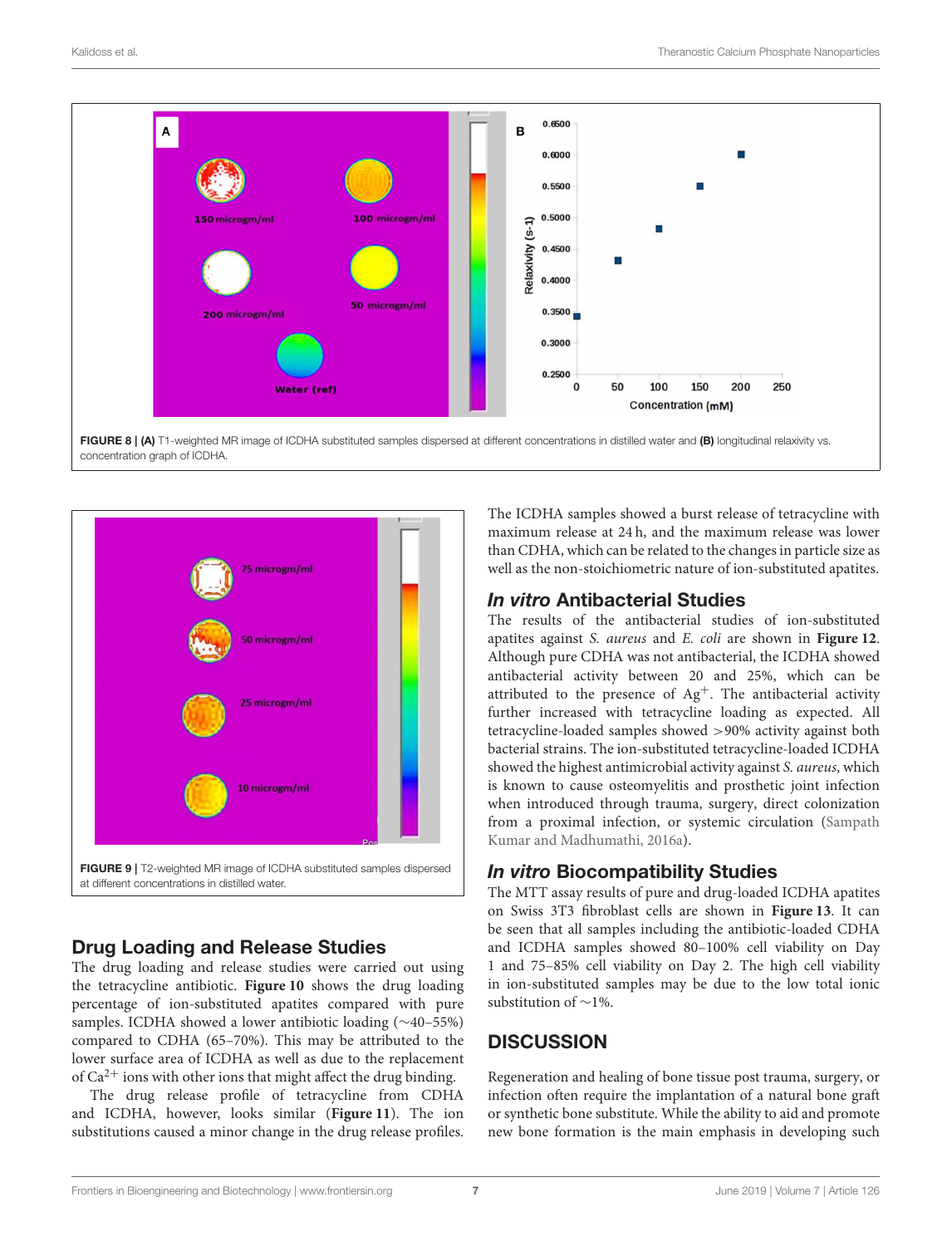

<span id="page-7-0"></span>FIGURE 10 | Loading profile of tetracycline from ion-substituted CDHA (ICDHA) compared to pure CDHA ( $n = 3$ ; data shown as mean  $\pm$  SD;  $p <$ 0.05, one-way ANOVA).



<span id="page-7-1"></span>bone substitutes, it is also desirable to focus on other beneficial properties such as drug delivery ability, antibacterial activity, and optimal image contrast. In our previous studies, nanoparticulate bone substitutes with the abovementioned properties have been developed through approaches of drug loading and/or ion substitutions [\(Madhumathi and Sampath Kumar, 2014;](#page-9-23) Sampath Kumar et al., [2015\)](#page-9-28). It was found that the substitution of ions such as  $Ag^+$ ,  $Gd^{3+}$ , etc. imparted antibacterial activity and greater image contrast in CT and T1 MR modes.

Conventional MRI contrast agents enhance contrast either in T1 mode (bright signal) or T2 mode (dark signal). Recent research in the field of MR imaging focuses on the challenge



<span id="page-7-2"></span>FIGURE 12 | Antibacterial activity of pure and tetracycline-loaded CDHA and ICDHA ( $n = 3$ ; data shown as mean  $\pm$  SD;  $p < 0.05$ , one-way ANOVA).



<span id="page-7-3"></span>to develop contrast agents that enhance both dual T1 and T2 MRI contrast. These T1/T2 contrast agents are designed for a single instrument and assumed to have advantages such as signal reliability and lack of image mismatch, which can occur when using different contrast agents or different instruments [\(Shin et al., 2015\)](#page-9-29). An overlay of the T1 and T2 signals can help distinguish the targets from the surroundings. Dual T1/T2 imaging has been achieved through complex routes such as conjugation of T1 and T2 elements [e.g., covalently attaching Gd-DTPA with dopamine-coated iron oxide nanoparticles via isothiourea linkage, manganese (Mn)-embedded iron oxide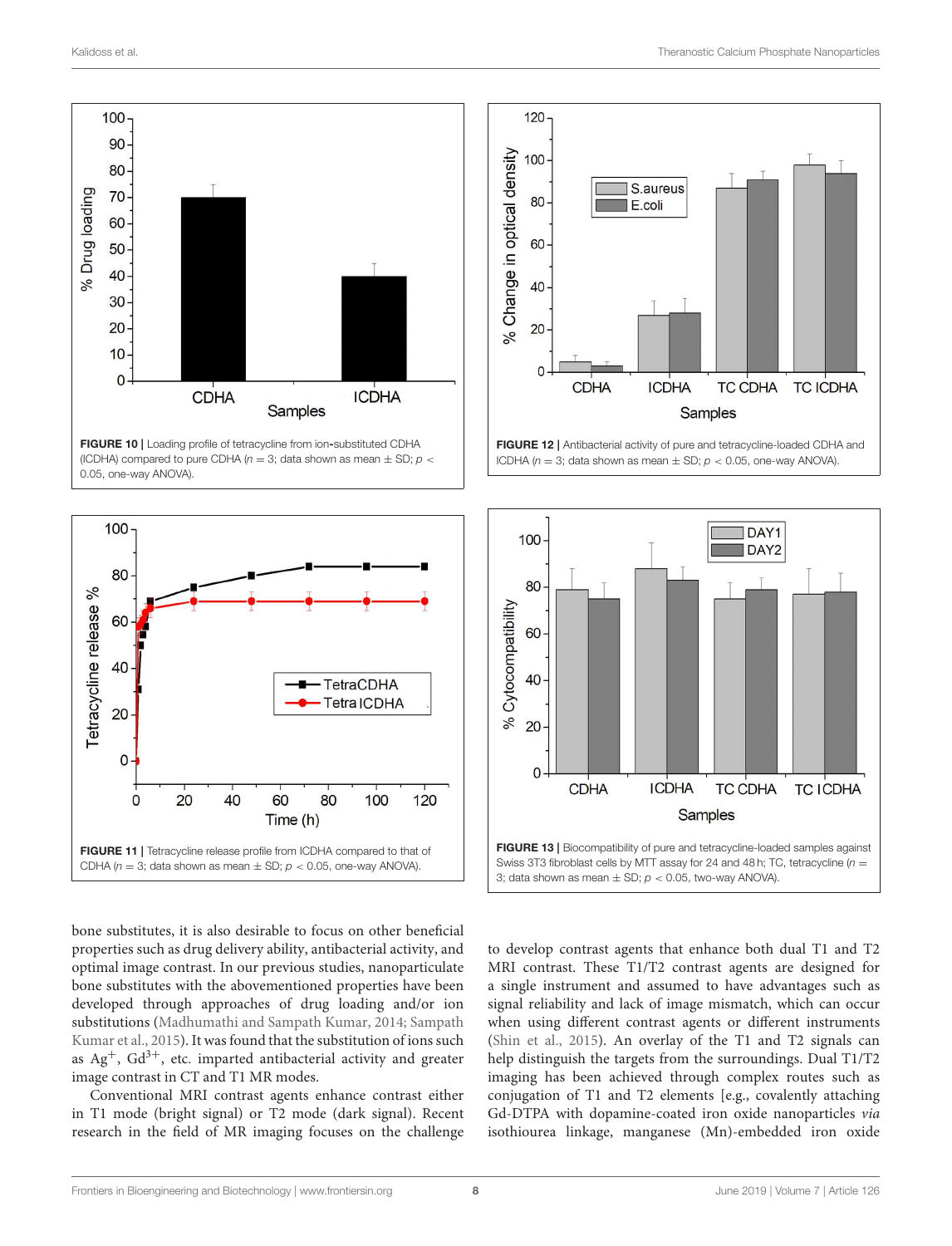nanoparticles, etc.] and magnetically decoupled T1–T2 dual mode contrast agents [e.g., Mn-doped iron oxide  $(MnFe<sub>2</sub>O<sub>4</sub>)$ ] nanoparticles as the core T2 contrast material and  $Gd_2O(CO_3)_2$ as the shell T1 contrast material separated by non-magnetic silica layer] [\(Bae et al., 2010;](#page-8-2) [Choi et al., 2010;](#page-9-30) [Huang et al., 2014\)](#page-9-31). Since the apatitic structure allows for flexible ion substitution, we aimed to develop CDHA nanoparticles capable of simultaneous T1 and T2 MR contrast along with CT by substituting both  $Gd^{3+}$  and Fe<sup>3+</sup> ions. One of the main criteria in deciding the percentage of Ag<sup>+</sup>, Gd<sup>3+</sup>, and Fe<sup>3+</sup> ion substitutions in CDHA was biocompatibility, and the total ion substitution was restricted to 1 at.%. Previous reports have shown that the Ag<sup>+</sup> and  $Gd^{3+}$  ion substitutions in HA have been found to be biocompatible at up to 0.5 and 4.4 at.%, respectively [\(Ramesh babu et al., 2007;](#page-9-32) Getman et al., [2010\)](#page-9-33). Hence, the silver concentration was fixed at 0.25 at.%, the Gd<sup>3+</sup> concentration was restricted to 0.50 at.% allowing  $Fe<sup>3+</sup>$  substitution of 0.25 at.%, and the maximum combined substitution was restricted to 1 at.%.

The synthesized ICDHA samples were found to be phase pure as observed from XRD pattern and FT-IR spectra. The EDS spectra showed the presence of Ca, P, Ag, Gd, and Fe ions in the ICDHA samples. TEM image of ICDHA samples showed them to be of similar morphology but larger sized compared to CDHA. The ICDHA samples showed a greater X-ray and CT contrast than CDHA. ICDHA also showed a greater magnetic moment in VSM than pure CDHA. A dual T1/T2 imaging ability was observed with the ICDHA, although the contrast enhancement obtained in T1 mode was much higher than that in T2 mode. The relaxivity plot for the T2 mode was not obtained due to the low T2 contrast probably owing to the low at.% of  $Fe<sup>3+</sup>$  substitution compared to  $Gd^{3+}$ . However, a dual T1/T2 contrast using very low ionic substitution was demonstrated. Drug delivery studies using tetracycline were performed to observe any modification in the antibiotic binding and release kinetics due to ion substitution in ICDHA. The studies showed a distinct reduction in the loading and a tendency toward burst release for these samples compared to pure CDHA. While the low loading may be attributed to the lower surface area of ion**-**substituted apatites and loss of  $Ca^{2+}$  binding sites, the burst release in ICDHA can be attributed to the release of drugs adsorbed on the surface. The antibacterial studies on S. aureus and E. coli showed a significant antibacterial activity of ICDHA due to Ag<sup>+</sup> even without antibiotic loading. With antibiotic binding, the antibacterial activity increased to >95%. Due to the low total ionic substitution of 1 at.%, both samples showed high biocompatibility for up to 48 h even with drug loading. Further in vivo studies can validate the above observations, suggesting that ICDHA

#### **REFERENCES**

<span id="page-8-1"></span>Ashokan, A., Gowda, G. S., Somasundaram, V. H., Bhupathi, A., Peethambaran, R., Unni, A. K. K., et al. (2013). Multifunctional calcium phosphate nano-contrast agent for combined nuclear, magnetic and near-infrared in vivo imaging. Biomaterials [34, 7143–7157. doi: 10.1016/j.biomaterials.201](https://doi.org/10.1016/j.biomaterials.2013.05.077) 3.05.077

samples can act as biodegradable theranostic nanocarriers of antibiotics with inherent CT/T1/T2 MR contrast and antibacterial activity.

## **CONCLUSION**

In the present study, ion**-**substituted CDHA nanoparticles with antibacterial activity and enhanced CT/T1/T2 MR image contrast for theranostic applications were developed. Ions such as  $Ag^+$ ,  $Gd^{3+}$ , and Fe<sup>3+</sup>, which enhance contrast in CT, T1, and T2 MR modes, respectively, were substituted into the CDHA apatitic crystal structure. Preliminary results showed that the contrast enhancement in CT/T1/T2 MR modes was significant for a low amount of ionic substitution (0.25 at.%  $Ag^+$ , 0.5 at.%  $Gd^{3+}$ , and 0.25 at.%  $Fe<sup>3+</sup>$ ). These multifunctional CDHA nanoparticles were inherently antibacterial due to  $Ag<sup>+</sup>$  substitution and also showed predominantly burst release of tetracycline antibiotic. The ion**-**substituted CDHA nanocarriers were also biocompatible due to the total ionic substitution of 1 at.%. The antibiotic-loaded triple**-**ion**-**substituted CDHA nanoparticles with antibacterial activity and multimodal image contrast are highly suitable for clinical orthopedic applications.

## DATA AVAILABILITY

All datasets generated for this study are included in the manuscript and/or the supplementary files.

## AUTHOR CONTRIBUTIONS

TS and MK conceived the idea. MK performed the material synthesis, characterization, drug release, and imaging experiments. RY planned and carried out the antibacterial and biocompatibility studies under the guidance of MD.

#### FUNDING

The study is funded by Department of Biotechnology, Govt. of India.

## ACKNOWLEDGMENTS

We thank the Institute Hospital, Indian Institute of Technology Madras for providing the X-ray facility. We also thank Prof. N. Chandrakumar and Dr. Abhishek Banerjee of MRI-MRS Center, Department of Chemistry, Indian Institute of Technology Madras for help with the MR imaging.

<span id="page-8-0"></span>Ashokan, A., Menon, D., Nair, S., and Koyakutty, M. (2010). A molecular receptor targeted, hydroxyapatite nanocrystal based multi-modal contrast agent. Biomaterials 31, 2606–2616. doi: [10.1016/j.biomaterials.2009.11.113](https://doi.org/10.1016/j.biomaterials.2009.11.113)

<span id="page-8-2"></span>Bae, K. H., Kim, Y. B., Lee, Y., Hwang, J., Park, H., and Park, T. J. (2010). Bio inspired synthesis and characterization of gadolinium labelled magnetite nanoparticles for dual contrast T1 and T2 weighted magnetic resonance imaging. Bioconjugate Chem. 21, 505–512. doi: [10.1021/bc900424u](https://doi.org/10.1021/bc900424u)